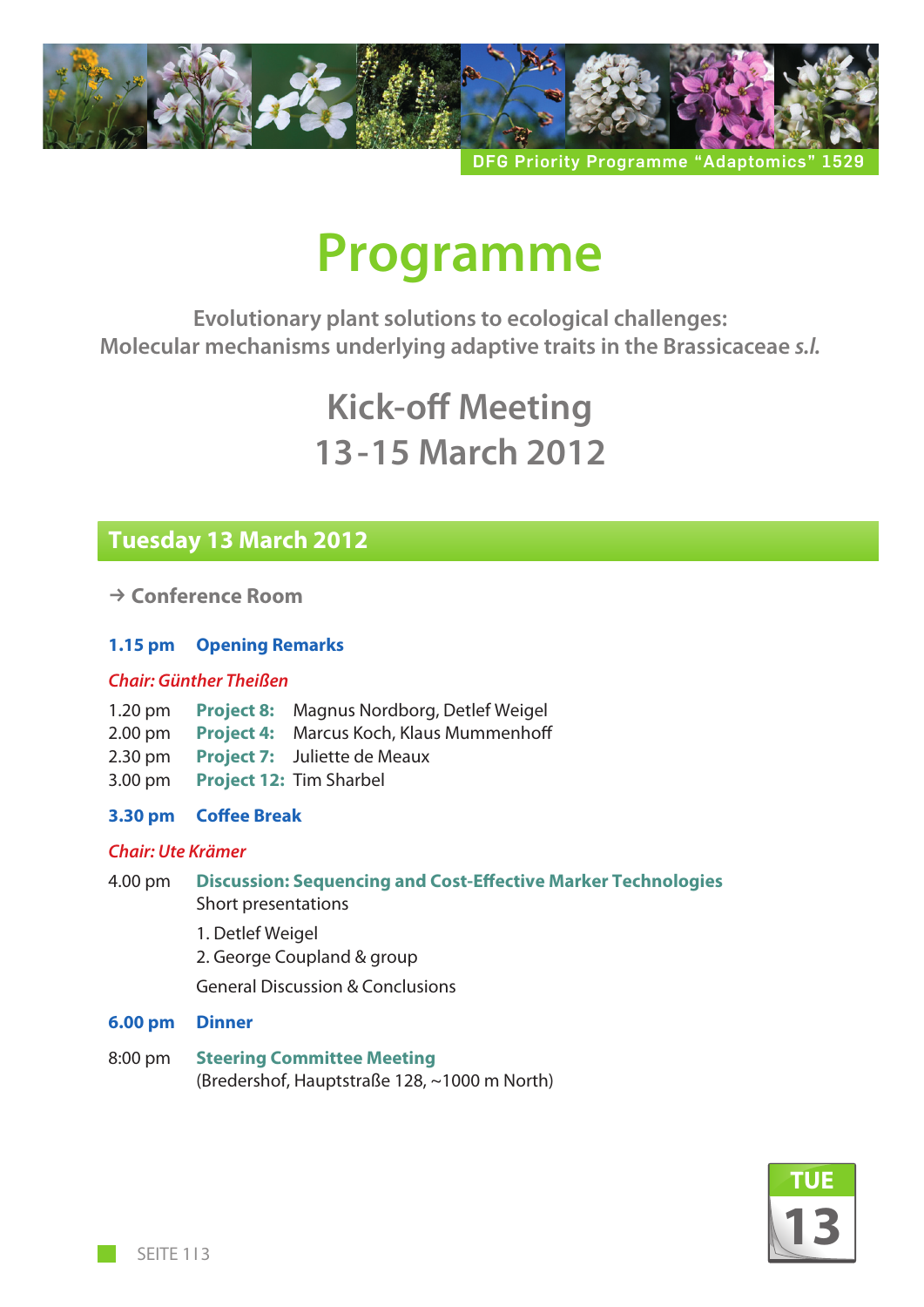

**DFG Priority Programme "Adaptomics** 

**Please mount posters in Foyer before 10 am on 14 March** 

### **Wednesday 14 March 2012**

k **Conference Room**

#### *Chair: Magnus Nordborg*

- 8.20 am **Project 1:** Annette Becker, Klaus Mummenhoff, Günther Theißen
- 9.00 am **Project 14:** Miltos Tsiantis
- 9.30 am **Project 3:** George Coupland

#### **10.00 am Coffee Break & Poster Session (Foyer)**

#### *Chair: Caroline Müller*

11.00 am **Project 9:** Ales Pecinka 11.30 am **Project 13:** Katja Tielbörger, Merav Seifan

#### **12.00 pm Lunch**

#### *Chair: Juliette de Meaux*

- 1.30 pm **Project 5:** Marcus Koch, Alex Widmer
- 2.00 pm **Project 15:** Andreas Weber, Peter Westhoff
- 2.30 pm **Project 10:** Christian Schlötterer, Katja Tielbörger, Detlef Weigel

#### **3.10 pm Coffee Break & Poster Session (Foyer)**

#### *Chair: George Coupland*

4.10 pm **Project 2:** Caroline Müller, Stephan Clemens, Ute Krämer

4.50 pm **Roundtable discussions in Workgroups** (Kaminzimmer) **Workgroup 1:** Assessment and structuring of, and access to natural diversity (Leader: M. Koch) **Workgroup 2:** Linking genes and alleles with molecular mechanisms and physiological functions (Leader A. Weber) **Workgroup 3:** Adaptive and ecological relevance of specific nucleotide variants (Leader J. de Meaux) **Workgroup 4:** Genome-wide analysis and enabling approaches (Leader D. Weigel)

6.10 pm **Presentation of summaries of roundtable discussions by Discussion Leaders** (5 to 10 minutes per workgroup)

**Please take down posters in Foyer before dinner** 

#### **7.30 pm Dinner (Kaminzimmer)**